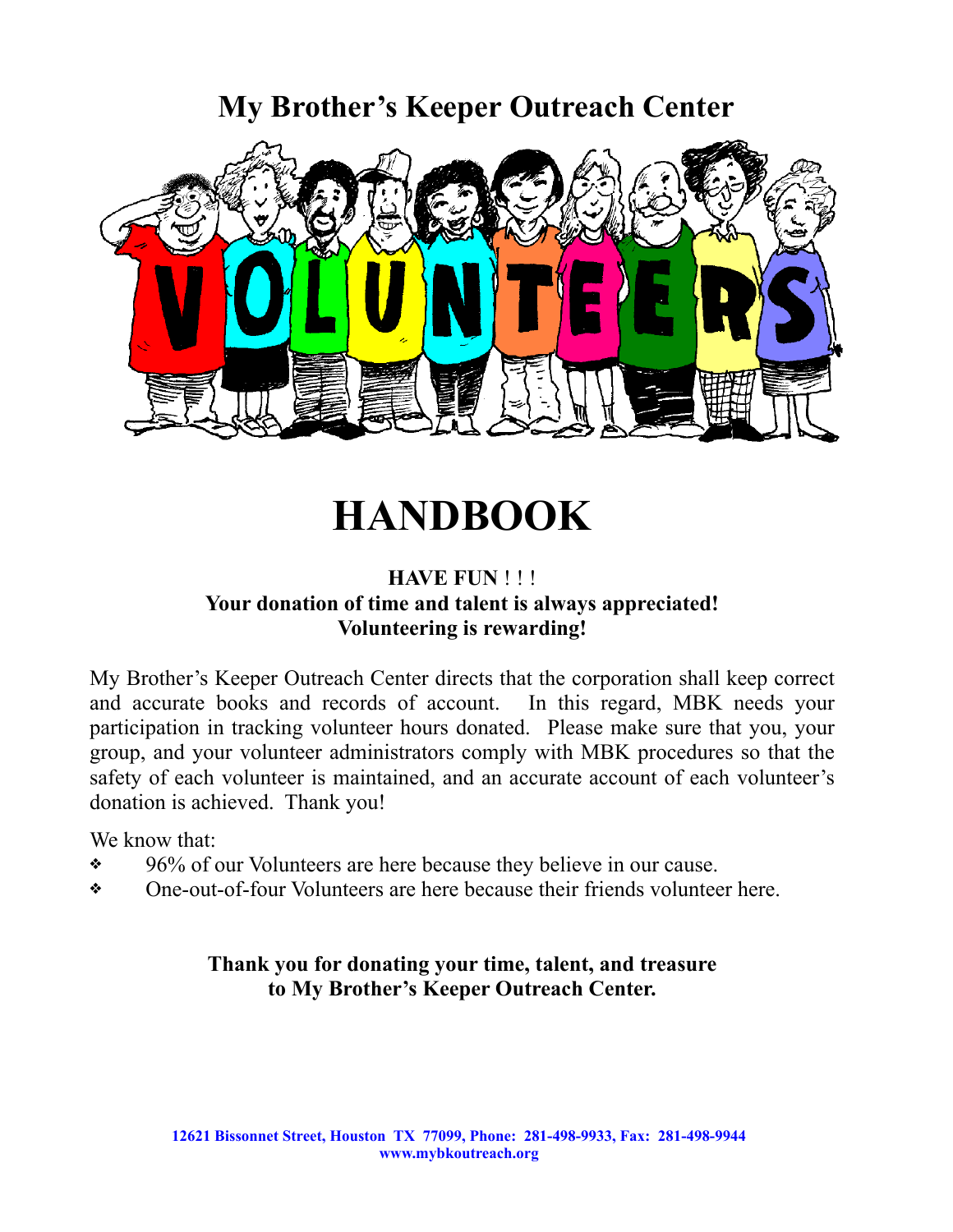## **VOLUNTEER APPLICATION**

**My Brother's Keeper Outreach Center, 12621 Bissonnet Street, Houston 77099**

| <b>CONTACT INFORMATION</b>                                                                                                                                                                                                                                                                                                                                                                                                                                                                                                                                                                                 |                                                 | <b>PLEASE PRINT</b> |  |  |
|------------------------------------------------------------------------------------------------------------------------------------------------------------------------------------------------------------------------------------------------------------------------------------------------------------------------------------------------------------------------------------------------------------------------------------------------------------------------------------------------------------------------------------------------------------------------------------------------------------|-------------------------------------------------|---------------------|--|--|
|                                                                                                                                                                                                                                                                                                                                                                                                                                                                                                                                                                                                            |                                                 |                     |  |  |
|                                                                                                                                                                                                                                                                                                                                                                                                                                                                                                                                                                                                            |                                                 |                     |  |  |
|                                                                                                                                                                                                                                                                                                                                                                                                                                                                                                                                                                                                            |                                                 |                     |  |  |
| Email:                                                                                                                                                                                                                                                                                                                                                                                                                                                                                                                                                                                                     |                                                 |                     |  |  |
|                                                                                                                                                                                                                                                                                                                                                                                                                                                                                                                                                                                                            |                                                 |                     |  |  |
| Do you want your information added to our volunteer registry for Christmas cards? $\ddot{y}$ Yes $\ddot{y}$ No<br>Do you want your name and birthday placed on our monthly calendar? $\ddot{y}$ Yes $\ddot{y}$ No                                                                                                                                                                                                                                                                                                                                                                                          |                                                 |                     |  |  |
|                                                                                                                                                                                                                                                                                                                                                                                                                                                                                                                                                                                                            | <b>Skills/Interests/Experience PLEASE PRINT</b> |                     |  |  |
| <b>Languages</b> spoken <i>(other than English)</i> examples the space of the space of the space of the space of the space of the space of the space of the space of the space of the space of the space of the space of the space of th                                                                                                                                                                                                                                                                                                                                                                   |                                                 |                     |  |  |
| Skills (e.g. Computers, business, shop repair, secretarial, social services)                                                                                                                                                                                                                                                                                                                                                                                                                                                                                                                               |                                                 |                     |  |  |
|                                                                                                                                                                                                                                                                                                                                                                                                                                                                                                                                                                                                            |                                                 |                     |  |  |
| <b>Interests</b> (work you would like to pursue as volunteer or volunteer goals)                                                                                                                                                                                                                                                                                                                                                                                                                                                                                                                           |                                                 |                     |  |  |
| <b>Experience</b> (work or volunteer experience you feel are significant to your volunteer service)                                                                                                                                                                                                                                                                                                                                                                                                                                                                                                        |                                                 |                     |  |  |
| Have you been assisted by MBK Client Services in the last 6 months? $\ddot{y}$ Yes $\ddot{y}$ No<br>What help did you receive?                                                                                                                                                                                                                                                                                                                                                                                                                                                                             |                                                 |                     |  |  |
|                                                                                                                                                                                                                                                                                                                                                                                                                                                                                                                                                                                                            |                                                 |                     |  |  |
| How did you hear about MBK? $\ddot{y}$ TV $\ddot{y}$ Radio $\ddot{y}$ Newspaper $\ddot{y}$ Internet/Website $\ddot{y}$ School<br>$\ddot{y}$ Church $\ddot{y}$ Flyer/postcard $\ddot{y}$ Someone told me. (Who was that?)                                                                                                                                                                                                                                                                                                                                                                                   |                                                 |                     |  |  |
|                                                                                                                                                                                                                                                                                                                                                                                                                                                                                                                                                                                                            | <b>Volunteer Interests</b>                      |                     |  |  |
| $\begin{tabular}{llllll} $\ddot{\rm{y}}$ AD Administration & $\ddot{\rm{y}}$ CI Client-Interviewing \\ $\ddot{\rm{y}}$ JS Job Search & $\ddot{\rm{y}}$ SB Store-Books \\ $\ddot{\rm{y}}$ SE Store-Electron} & $\ddot{\rm{y}}$ SC Store-Cashier & $\ddot{\rm{y}}$ SD Store-Depth. Boutique \\ $\ddot{\rm{y}}$ SE Store-Electron \\ $\ddot{\rm{y}}$ SE Store-Pervin Repeat & $\ddot{\rm{y}}$ SP Store-Pricing & $\ddot{\rm{y}}$ SR Store-Reception \end{tabular}$<br>y SS Store-Sorting y ST Store-Tech Cmptr                                                                                                |                                                 |                     |  |  |
| <b>Availability</b> (We are closed Sundays)                                                                                                                                                                                                                                                                                                                                                                                                                                                                                                                                                                |                                                 |                     |  |  |
| $\ddot{y}$ Monday $\ddot{y}$ Tuesday $\ddot{y}$ Wednesday $\ddot{y}$ Thursday $\ddot{y}$ Friday $\ddot{y}$ Saturday<br>I can work approximately ______________ hours per week (minimum 2 hours)<br>Is the above time(s) flexible?                                                                                                                                                                                                                                                                                                                                                                          |                                                 |                     |  |  |
| By signing my name I am agreeing to work as a volunteer under the rules and procedures of MBK.                                                                                                                                                                                                                                                                                                                                                                                                                                                                                                             |                                                 |                     |  |  |
| Applicant Signature                                                                                                                                                                                                                                                                                                                                                                                                                                                                                                                                                                                        |                                                 |                     |  |  |
| *** DO NOT WRITE BELOW THIS LINE ***<br><b>SUPERVISOR SIGNATURE: ADMIN CHECK LIST</b><br><b>Supervisor provide information below:</b> <i>y</i> List in Directory<br>Actual Start Date: __________ Approximate Total weekly hours: _______<br><b>ÿ</b> List in Monthly Report<br>Mon fr $\_\text{t0}$ to $\_\text{m}$ in $\_\text{m}$ Tue fr $\_\text{t0}$ in $\_\text{m}$ in $\_\text{m}$ is $\_\text{m}$ in $\_\text{m}$ is $\_\text{m}$ is $\_\text{m}$ is $\_\text{m}$ is $\_\text{m}$ is $\_\text{m}$ is $\_\text{m}$ is $\_\text{m}$ is $\_\text{m}$ is $\_\text{m}$ is $\_\text$<br><b>Comments:</b> |                                                 |                     |  |  |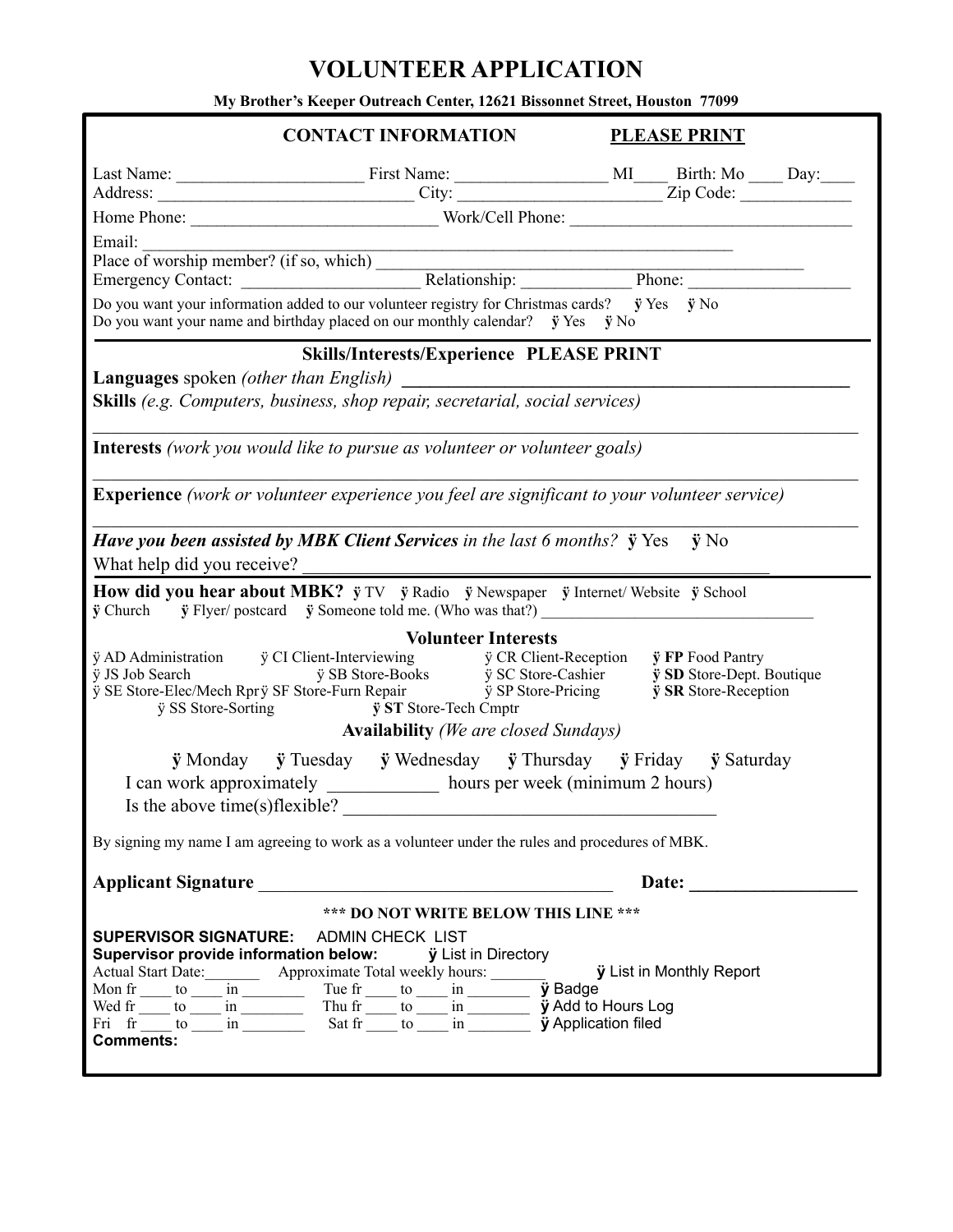## **VOLUNTEER Code of Conduct**

#### **Mission Statement**

My Brother's Keeper Outreach Center (MBK) is a Christian centered faith based organization seeking to carry out the love of Christ's serving and helping those in need.

#### **Conduct and Behavior**

- We expect volunteers to relate to others in a warm and friendly manner.
- We expect volunteers to be courteous to customers, contributors, clients and co-workers.
- We will not tolerate verbal or physical abuse, destruction or stealing of property.
- Volunteers accept supervision from staff management.
- Volunteers contact the ministry when unable to work.
- Volunteers respect the confidential nature of client information & personal contacts with clients.
- Volunteers only use this client knowledge and information for service purposes.
- Volunteers exercise reasonable care and utilize all safety precautions in carrying out assigned duties.
- My Brother's Keeper Outreach Center (MBK) is a drug free environment. Any volunteers under the influence of alcohol or illegal drugs will be asked to discontinue volunteer services.
- Volunteers dress modestly in casual or semi-casual attire. Open-toe shoes are not allowed in the Food Pantry.
- A "License to Carry" does not restrict the right of a corporation to regulate the possession of weapons on their property; therefore all firearms, handguns and ammunition are prohibited on MBK property.
- Volunteers may use the MBK telephones, and personal use should be infrequent and in short duration. Long distance calls are not permitted.
- MBK is a smoke free environment. Volunteers may only smoke in the designated smoking area on the outside and on the south side of the building.
- Volunteers will avoid any and all circumstances that may be interpreted as causing a conflict of interest. No volunteer may have any financial interest or receive any compensation or gratuities.
- Volunteers will report any accidents or injuries to the Department Coordinator, Assistant Director or Executive Director.
- Volunteers will refrain from proselytizing among staff, volunteers or co-workers on the MBK premises or at any MBK activity.

**Failure to comply with this Code of Conduct will result in a warning, suspension or dismissal.**

**Print Volunteer Name: \_\_\_\_\_\_\_\_\_\_\_\_\_\_\_\_\_\_\_\_\_\_\_\_\_\_\_\_\_\_\_\_\_\_\_\_\_\_ Volunteer Signature: \_\_\_\_\_\_\_\_\_\_\_\_\_\_\_\_\_\_\_\_\_\_\_\_\_\_\_\_\_\_\_\_\_\_\_\_\_\_ Date: \_\_\_\_\_\_\_\_\_\_\_\_\_\_\_\_\_\_\_\_\_\_\_\_\_\_\_\_\_\_\_\_\_\_\_\_\_\_**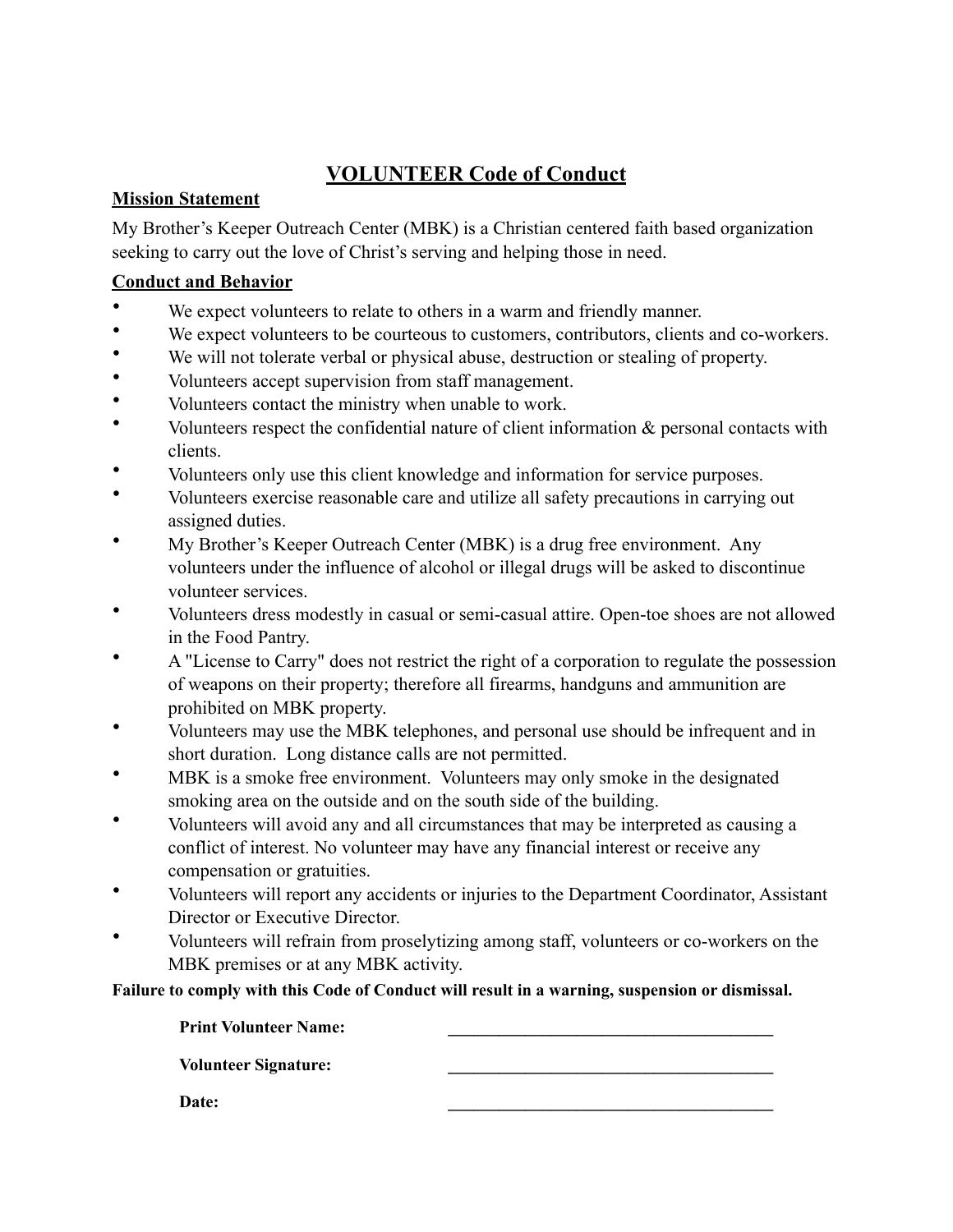## *MY BROTHER'S KEEPER OUTREACH CENTER*

**12621 Bissonnet Street, Houston TX 77099**

### **CONSENT TO USE OF NAME AND PHOTOGRAPH**

**I, the undersigned, a volunteer of My Brother's Keeper Outreach Center (MBK), recognize that on occasion, it may be in the interest of the organization to use my name, portrait, photograph, or likeness (hereinafter collectively and severally referred to as a "photograph") in marketing brochures, annual reports, annual reviews to staff, and/ or other print, digital or broadcast publications.**

**Furthermore, I recognize the high expense publicity and advertising, and the difficulties involved in reprinting publications every time a volunteer leaves MBK.**

|             | $\Box$ do $\Box$ do not | ( <i>check one</i> )                                                            |
|-------------|-------------------------|---------------------------------------------------------------------------------|
|             |                         | hereby consent and authorized MBK, its advertising agents, publishers, and      |
|             |                         | the like to use my name and photograph for any purpose whatsoever related       |
|             |                         | to the business, actual or projected, for a reasonable period of time, and also |
|             |                         | for a period of time of not less than one year after my relationship ceases or  |
|             |                         | any revocation hereof by me, and agree that any revocation                      |
|             |                         | hereof must be in writing.                                                      |
| PRINT NAME: |                         | <u> 1989 - Andrea Stadt Britain, amerikansk politik (</u>                       |
|             |                         | SIGNATURE:                                                                      |
| Date:       |                         |                                                                                 |
|             |                         |                                                                                 |

**Volunteer Program Procedures of My Brother's Keeper Outreach Center**